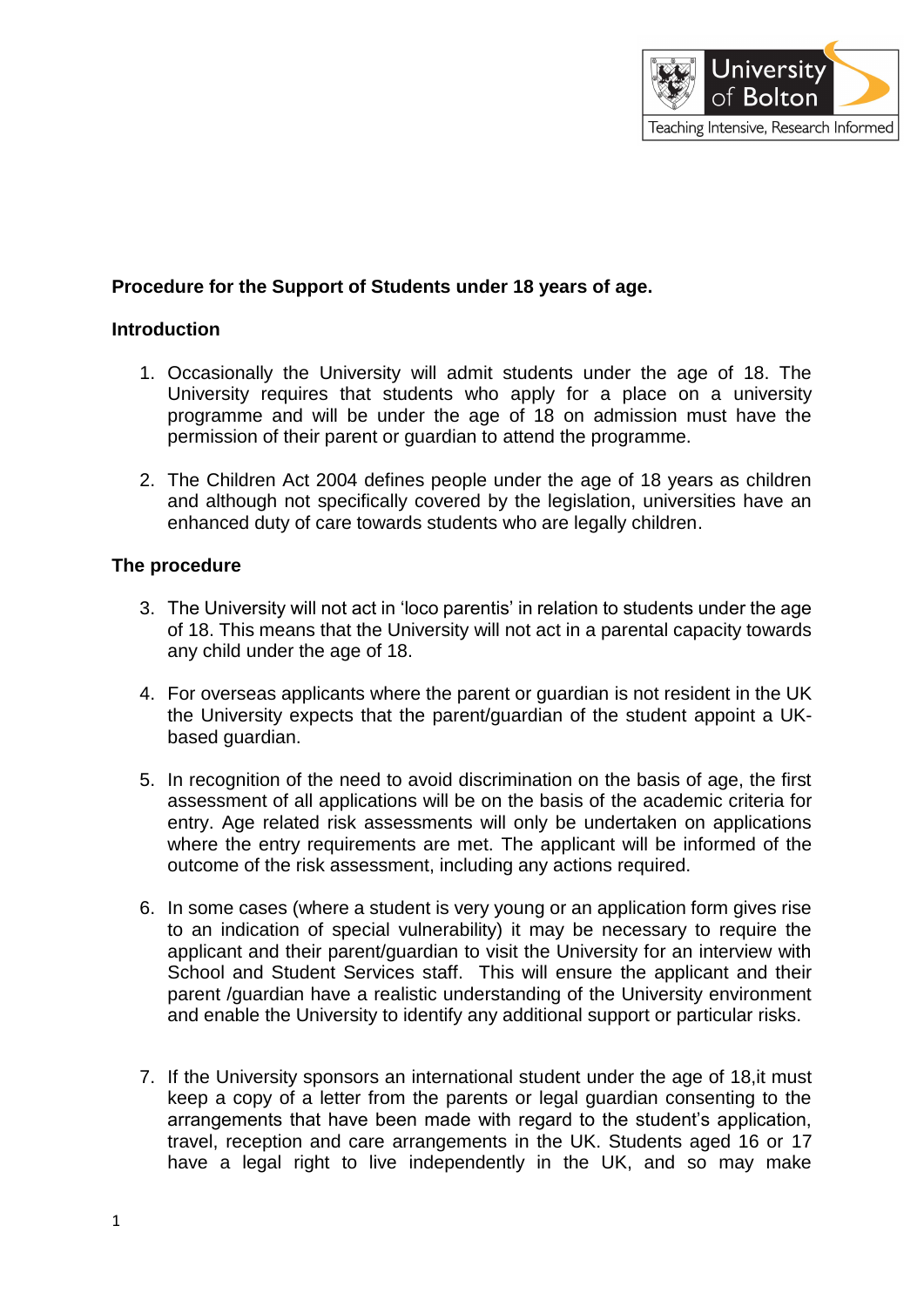arrangements for their own accommodation. But they require the consent of their parent(s) or legal guardian to do this.

- 8. Individual programme leaders within Schools will be expected to undertake a risk assessment prior to admitting a student under the age of 18 (see Appendix 1 'Risk Assessment for a student under the age of 18'). Course content and material that the student may come into contact with should be considered for its appropriateness. Delivery of the programme, study arrangements, possible work experience and field trips should be included as part of the risk assessment, but this list is not exhaustive.
- 9. Student Services will make recommendations and coordinate arrangements arising from any risk assessment process, but such arrangements will be the responsibility of the subject areas within the relevant School's. Personal support and accommodation arrangements should be included as part of the risk assessment and will be undertaken by Student Services
- 10. The University will ensure that any member of staff (both academic and support) with pastoral and/or academic responsibilities for students under the age of 18 has an Enhanced Disclosure and Barring Service check (DBS) and is provided with 'Guidance on working with students under the age of 18' (Appendix 2). This will include staff with service at the University of Bolton, who have not previously been subject to DBS checking and now have responsibility for students under the age of 18.
- 11. It is likely that School's will have a pool of academic staff that has been DBS checked and they will need to consider how these staff are deployed in the eventuality that a student under the age of 18 is admitted to a programme within the School.
- 12. All applicants who will be under 18 on entry to the University will receive a copy of 'Information for students under the age of 18' (Appendix 3). Applicants will be required to provide a signed a form 'Consent to the admission of a student under the age of 18' which can be found in the document 'Parent/Guardian Consent to the Admission of Students under the age of 18' (Appendix 4). This document should be signed by the student's parent/guardian before a formal offer can be made to the student.
- 13. Students under the age of 18 choosing to live in the Halls of Residence will be allocated their own room. However they will share bathroom and kitchen facilities with other residents which will include adult students and possibly their guests/visitors of the opposite sex. Students are not supervised whilst they are residing at the Halls of Residence and are free to come and go as they please without the need to sign in or out, or inform staff of their whereabouts. Both the University's Halls of Residence's are self catering. Students may contact any member of staff concerning matters relating to their accommodation or any personal issue but staff are not able to provide constant supervision.

This information will be provided to all students under 18 years of age who are applying for halls of residence.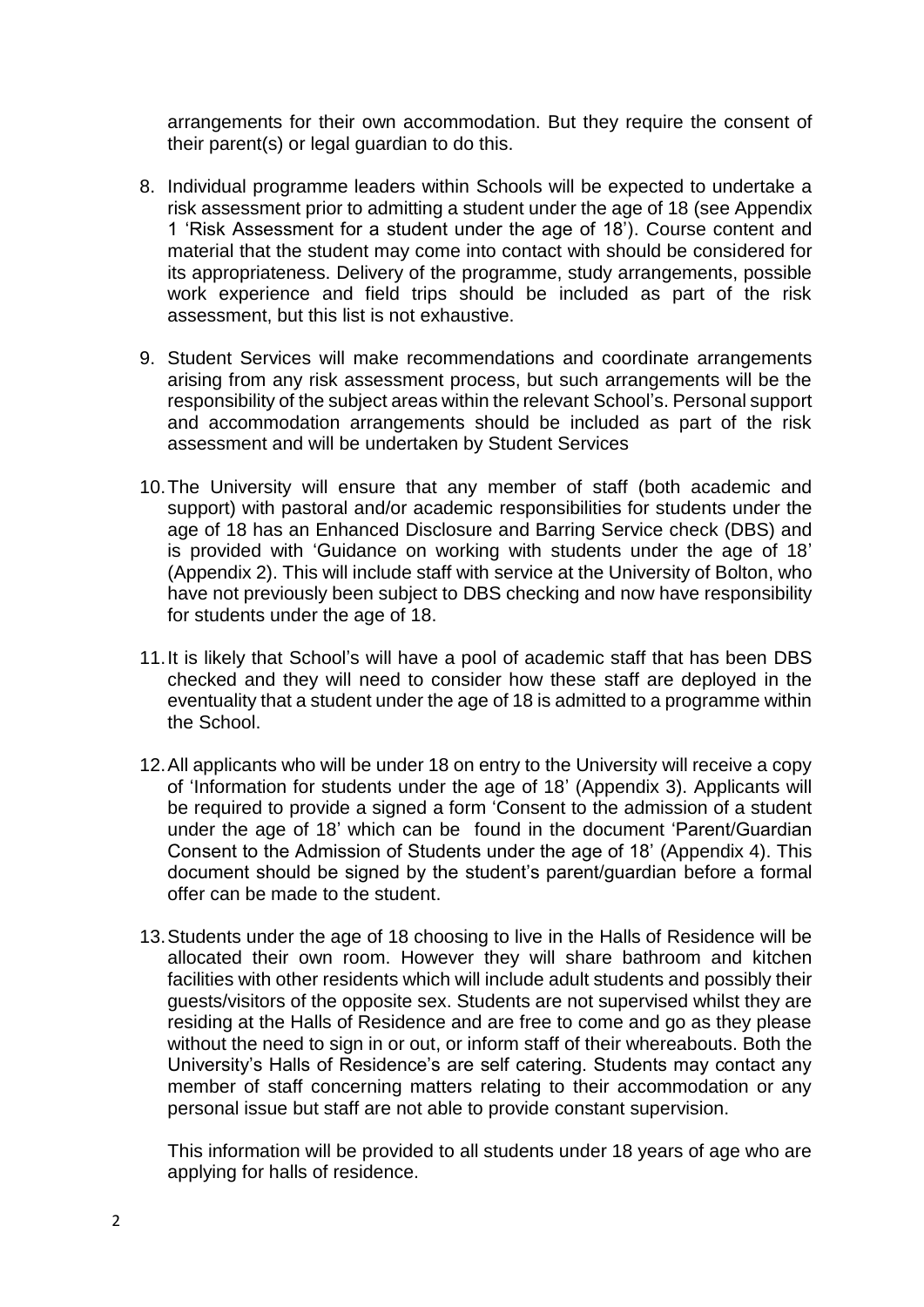- 14. Until students reach the age of 18 it will be a condition of any offer that the parents or guardians of students under the age of 18 act as guarantors for any financial contracts that are entered into with respect to tuition fees, accommodation fees etc. This will be made clear in the 'Authorisation and parental consent' form which parents or guardians are required to sign before a formal offer can be made to the student
- 15. Emergency contact information will be collated for students under the age of 18. In the case of international students the parent/guardian of the student is asked to indicate whether they will be residing in the UK with the student. If they are not living with the student the parent/guardian will be required to appoint a UK based guardian-see Appendix 5 'Appointing a guardian for International Students'. The University will act on this information until the student reaches their 18<sup>th</sup> birthday.
- 16. With all students under the age of 18 in the rare event that emergency medical treatment may be required before the parent/guardian can be contacted the University will assume responsibility to act on medical advice in the student's best interests.
- 17. Students under the age of 18 will be treated as any other student, which means we will not usually disclose any information about progress or personal information to parents or guardians unless the student has given us written permission to do so. The only exceptions will be in cases of emergencies and where child protection issues are involved

### **Equality Impact Assessment**

18. The University of Bolton is committed to the promotion of equality, diversity and a supportive environment for all members of our community. Our commitment to equality and diversity means that this policy has been screened in relation to the use of plain English, the promotion of the positive duty in relation to race, gender and disability and the avoidance of discrimination to other equality groups related to age, sexual orientation, religion or belief or gender reassignment

### **Other Related Policies**

- 19. This policy should be read in conjunction with
	- The Admissions Policy
	- Child Protection Policy
	- Regulations for the Use of Computer Facilities
	- Student Mental Health Policy
	- Student Harassment and Bullving Policy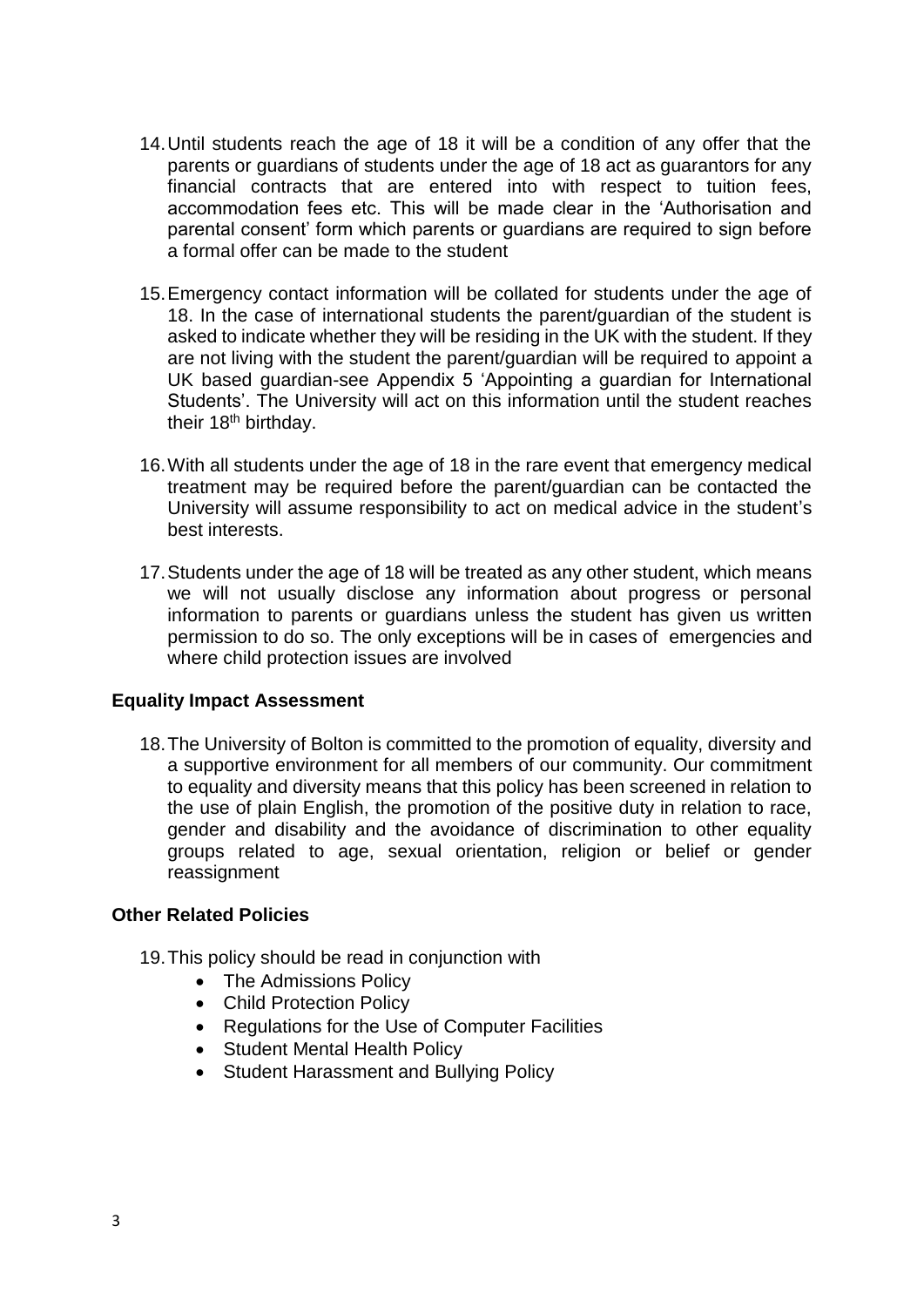#### **Monitoring and Review**

- 20. The Student Services Manager and the Director of Student Recruitment and Admissions are responsible for monitoring the implementation and effectiveness of this policy.
- 21. This policy will be reviewed every 3 years.
- 22.This policy will be available on the University's website. Its existence will be brought to the attention of prospective students under the age of 18, by the Admissions or International Office as appropriate.

| Procedure for the Support of Students under 18 years of age. |                                                     |  |
|--------------------------------------------------------------|-----------------------------------------------------|--|
| <b>Procedure Reference</b>                                   |                                                     |  |
| <b>Version Number</b>                                        | 1.1                                                 |  |
| <b>Version Date</b>                                          | 12/08/2015                                          |  |
| Name of Developer Owner                                      | Helene Kelly/Beverley Knights                       |  |
| Procedure Owner(School/Centre/Unit)                          | <b>Student Services</b>                             |  |
| Person responsible for implementation                        | <b>Student Services Manager</b>                     |  |
| (Postholder)                                                 |                                                     |  |
| <b>Approving Committee/Board</b>                             | <b>CMG</b>                                          |  |
| Date Approved                                                | 07 December 2012                                    |  |
| <b>Effective from</b>                                        | 07 December 2012                                    |  |
| <b>Dissemination method</b>                                  | Website, information to be included                 |  |
|                                                              | in offer letters                                    |  |
| <b>Review Frequency</b>                                      | Every 3 years                                       |  |
| <b>Reviewing Committee</b>                                   |                                                     |  |
| <b>Consultation History</b>                                  | Director of<br>Marketing<br>and                     |  |
| (individuals/groups consulted with dates)                    | Communications 26/8/10                              |  |
|                                                              | The Head of Built Environment and                   |  |
|                                                              | Engineering (circulated within BEE)<br>$-26/8/10$ . |  |
|                                                              | Age Advisory Group of the Equality                  |  |
|                                                              | and Diversity Committee - 26/8/10                   |  |
|                                                              | Associate Director Marketing and                    |  |
|                                                              | <b>International Recruitment</b>                    |  |
|                                                              |                                                     |  |
| <b>Document History</b>                                      | Technical<br>updates<br>and                         |  |
| (e.g. rationale for an dates of previous                     | nomenclature updates 11/08/2015                     |  |
| amendments)                                                  |                                                     |  |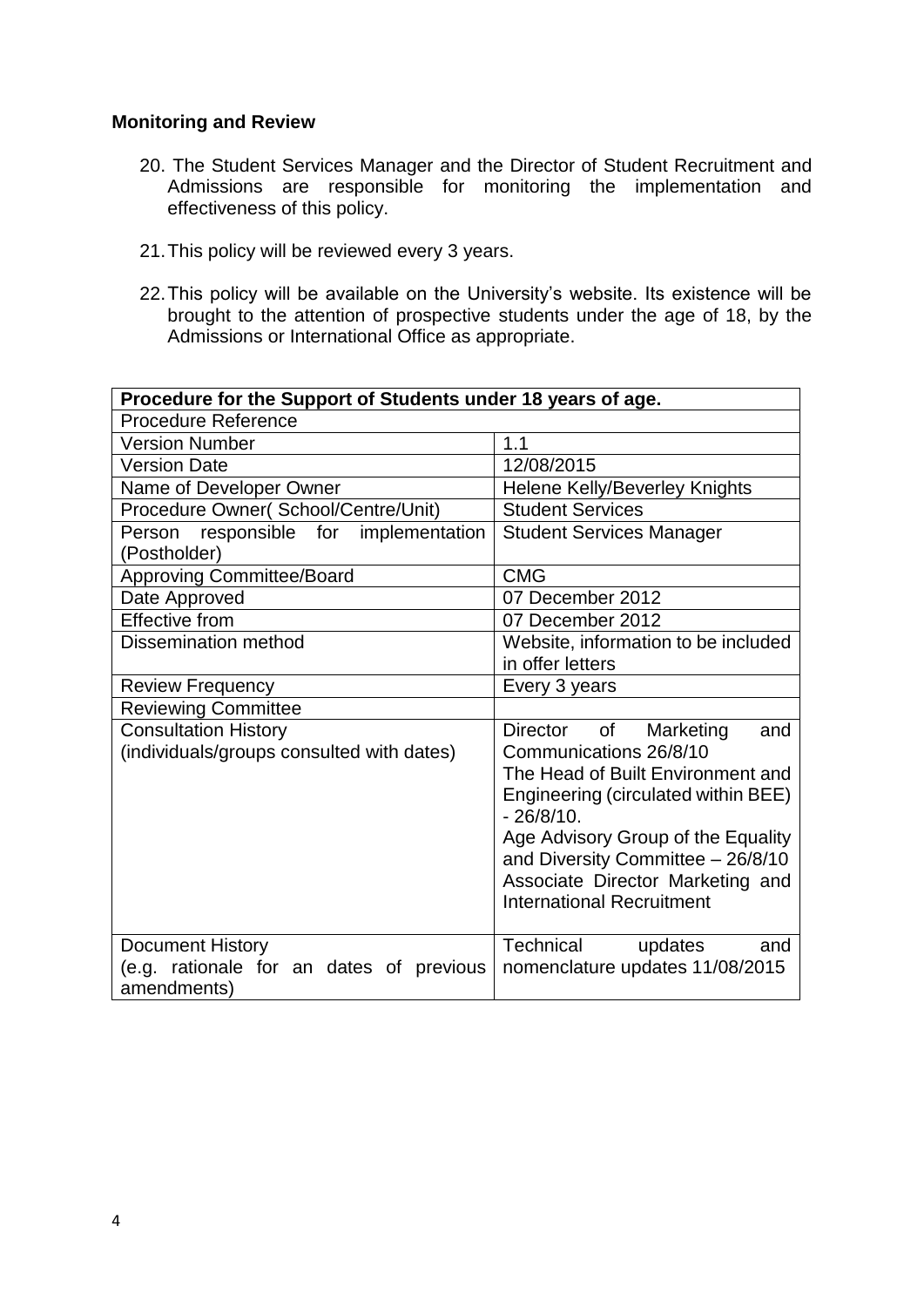# **Flowchart procedure for the admission of students under the age of 18.**

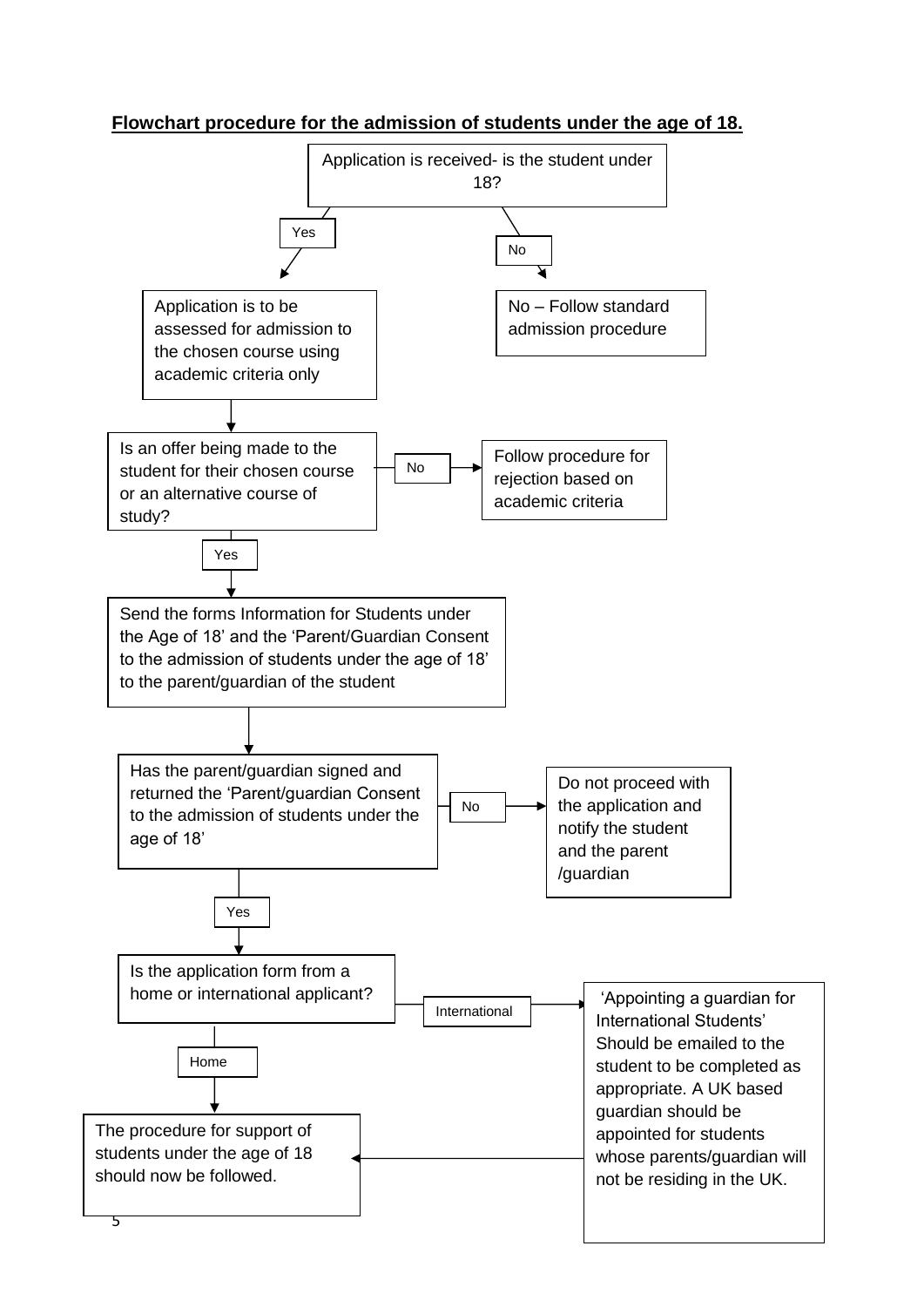# **Flowchart procedure for the support of students under the age of 18.**

Application form and further documentation is passed to Student Services by Admissions Team.

The Customer Services Manager OR Administration Team Leader will process any applications for Home students who are under 18. Overseas and EU students will be processed by the Immigration and Welfare Officers. A copy of the application form along with the Risk Assessment documentation and Staff Guidance notes will be sent to the Head of School or appropriate School contact. The risk assessment of the course should be completed by the course leader and signed off by the Head of School or their nominated contact.

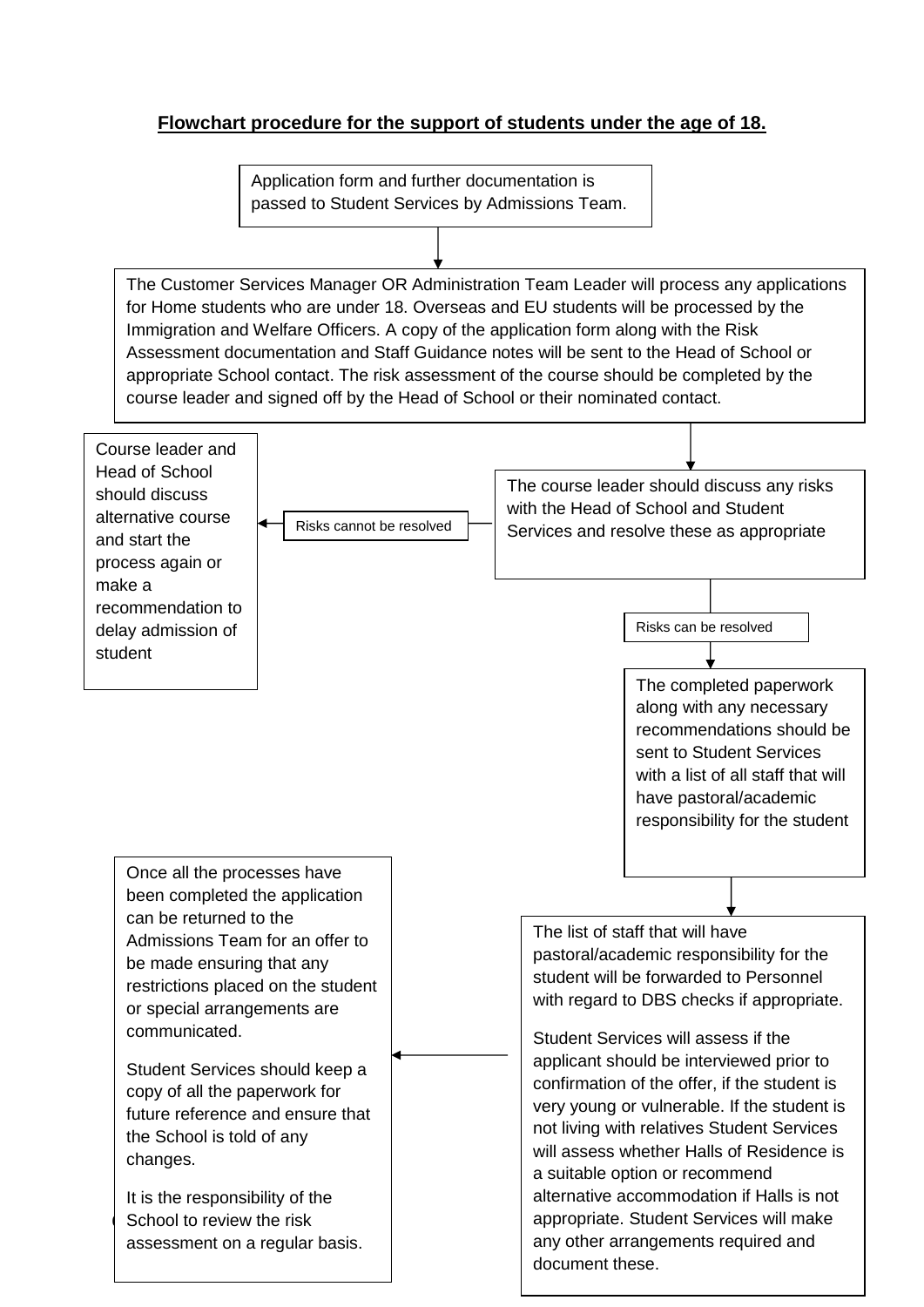# **Risk Assessment for a student under the age of 18** Appendix 1

Name of Student: Student: Student Number: Student Number: Student Number:

Course: School: School: School: School: School: School: School: School: School: School: School: School: School: School: School: School: School: School: School: School: School: School: School: School: School: School: School

| Description of Risk | What is the Risk                 | Guidance                   | <b>Course Leader's Comment</b> |
|---------------------|----------------------------------|----------------------------|--------------------------------|
| Psychological       | There will be difference in the  | Risk assessment must be    |                                |
| capacity            | psychological capacity of        | undertaken and course      |                                |
|                     | students under the age of 18     | content considered         |                                |
|                     | based on experience, skills      | concentrating on areas of  |                                |
|                     | personality and attitudes. Lack  | work which could be        |                                |
|                     | of awareness may lead to a       | beyond a young person's    |                                |
|                     | higher chance of accident.       | emotional coping ability   |                                |
| *Physical capacity  | Students under the age of 18     | Training and supervision   |                                |
|                     | may not have the physical        | must be provided and a     |                                |
|                     | capacity of some manual          | risk assessment            |                                |
|                     | handling activities.             | completed.                 |                                |
| *Toxic, harmful,    | Students under the age of 18     | Complete a risk            |                                |
| corrosive and       | are not at any greater risk than | assessment in line with    |                                |
| irritant substances | any other student                | <b>COSHH</b> requirements  |                                |
|                     |                                  | and ensure training and    |                                |
|                     |                                  | supervision                |                                |
| *Electrical Hazards | The risk of electric shock,      | Students under the age     |                                |
|                     | burns and electrocution.         | of 18 should not carry out |                                |
|                     | Students under the age of 18     | any work involving         |                                |
|                     | are not at any greater risk than | electricity unless they    |                                |
|                     | any other student without the    | have enough technical      |                                |
|                     | technical knowledge.             | knowledge and              |                                |
|                     |                                  | experience and are         |                                |
|                     |                                  | appropriately supervised.  |                                |
|                     |                                  |                            |                                |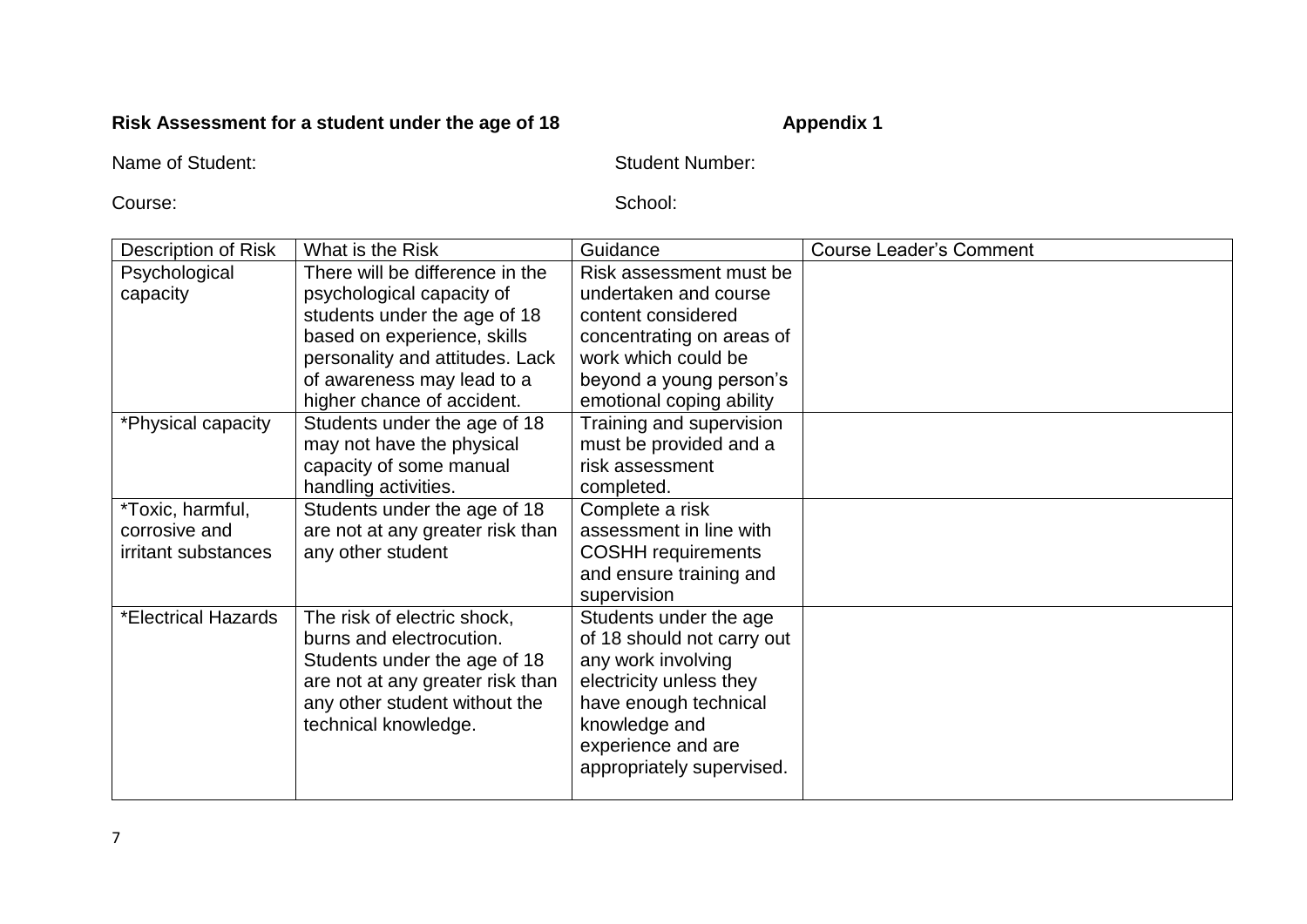| Any other Risk<br>identified by the<br>School | Access to<br>unsuitable<br>information on the<br>internet | Information available on the<br>internet may not be suitable for<br>a student under the age of 18<br>based on experience, skills,<br>personality and attitudes. | Assess whether<br>alternative information is<br>available or whether the<br>material is suitable for a<br>student with support.<br>Refer to the Regulations<br>for the Use of Computer<br><b>Facilities for further</b><br>guidance |  |
|-----------------------------------------------|-----------------------------------------------------------|-----------------------------------------------------------------------------------------------------------------------------------------------------------------|-------------------------------------------------------------------------------------------------------------------------------------------------------------------------------------------------------------------------------------|--|
| Completed by (print name):<br>Date:           |                                                           |                                                                                                                                                                 |                                                                                                                                                                                                                                     |  |

Signed: Signed by: Signed by: Signed by: Signed School Beau and School Beau and School Beau and School Beau and School Beau and School Beau and School Beau and School Beau and School Beau and School Beau and School Beau an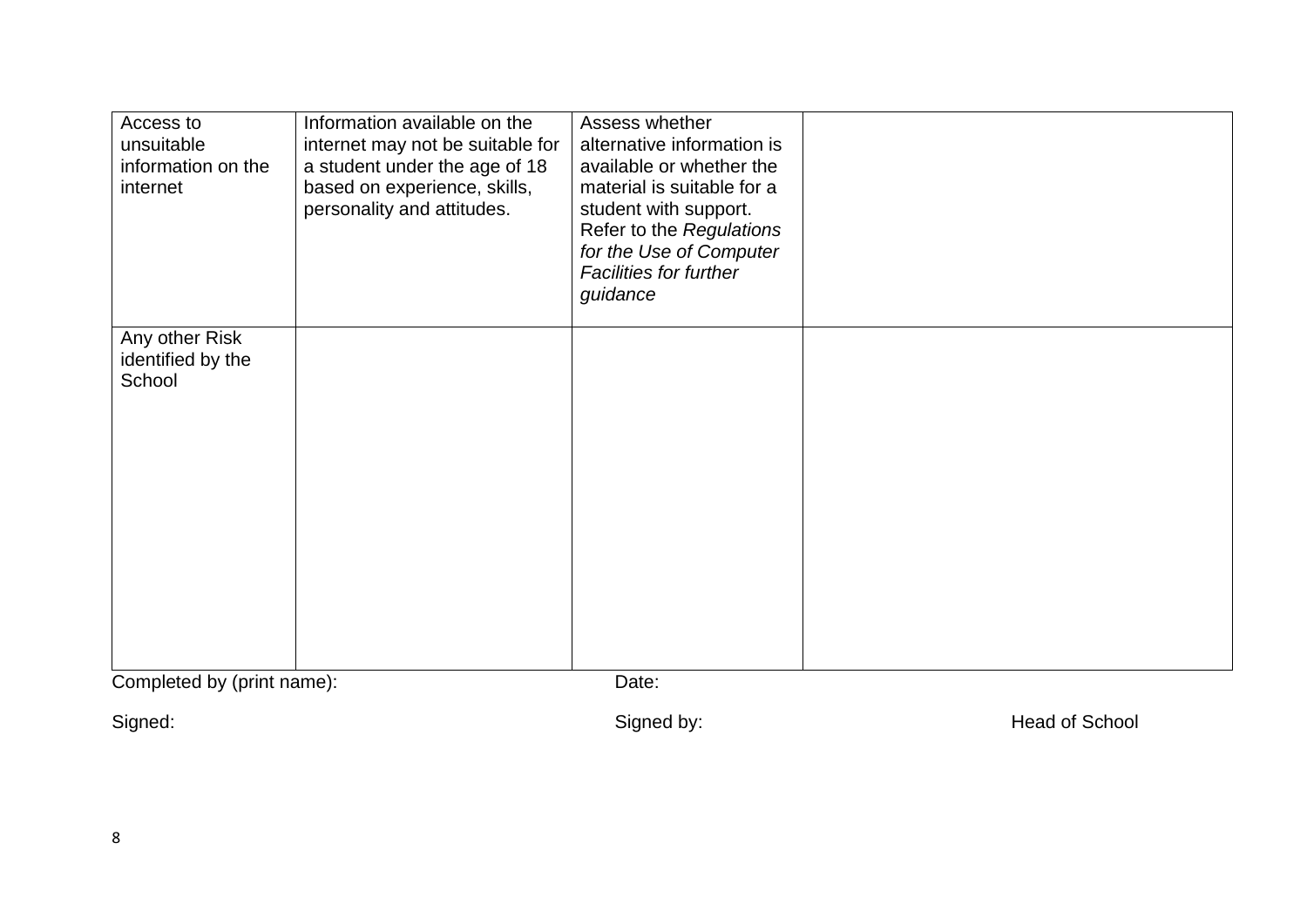#### Guidance on working with students under the age of 18 **Appendix 2**

#### *These guidance notes are to be read in conjunction with the Procedure for Support of Students under the age of 18.*

The University will ensure that any staff (both academic and support) with pastoral responsibilities for students under the age of 18 have an Enhanced Disclosure and Barring Service and are provided with guidance on working with students under the age of 18. This will include staff with University service who have not previously been subject to a DBS check and now have responsibility for students under the age of 18.

Staff identified as requiring such checks are required to co-operate with these measures in order for the University to comply with the statutory obligations.

If possible members of staff should avoid situations where there is only one staff member present with a student under the age of 18. On the occasion when a confidential or one- to- one meeting is required these should be conducted in a room where the exit is clearly visible and where realistic, the door left open.

Meetings outside the normal teaching hours should be avoided wherever possible with students under the age of 18. Where meetings cannot be avoided another member of staff must be informed that they are taking place.

There may be occasions when younger students are placed in settings outside of their normal place of study. This may be a placement or field trip and organisers must ensure that policies and procedures and risk assessments are in place to protect younger students from risks.

Programme leaders should assess the course content as part of the risk assessment, taking into consideration the material that the student will be exposed to as part of their academic programme, including access to unsuitable material on the internet and its appropriateness.

In the case of a student under the age of 18 disclosing abuse or staff have cause for concern, they should refer to the University of Bolton's Child Protection Policy and Code of Practice, (www. ) explain to the student that this information will need to be shared and pass this information to the University's named Designated Safegarding Officer.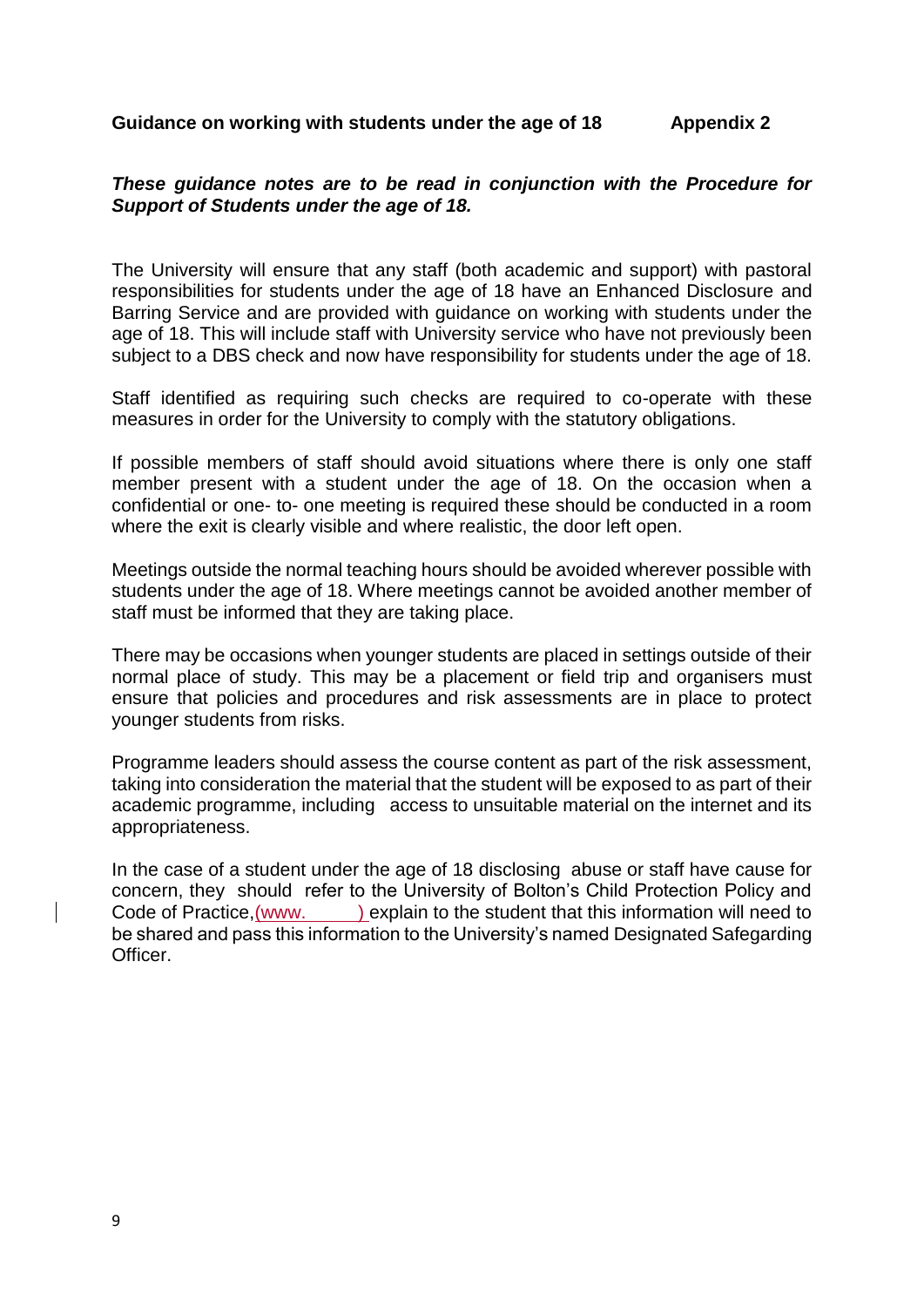### **Information for Students Under the Age of 18 Appendix 3**

- 1. Students who will be under 18 are legally considered to be children under UK Law.
- 2. You should make yourself familiar with this document and ensure your parent/guardian has sight of this. Below are some points you should bear in mind if you are offered a place on your chose course of study.
- 3. You should be aware that you are entering an adult environment and we will expect you to behave as an adult. The University will treat you as an adult throughout the duration of your study
- 4. You will be expected as a student to take care of yourself, make reasonable effort to resolve any issues you have and take responsibility for completing the demands of your course.
- 5. You will be treated as any other student, which means we will not usually disclose any information to your parent/guardian (expect in the case of emergency) unless you have given us written permission to do so.
- 6. Internet and email facilities are provided throughout the university campus and at the Halls of Residence. You will be expected to observe University regulations in respect of Internet use.
- 7. You will be expected to observe the law with regard to consumption of alcohol whilst you are under the age of 18 and should familiarise yourself with these laws. You should be aware that the University is an adult environment and therefore alcohol will be available to purchase on the premises however it is illegal for a child under the age of 18 to purchase or consume alcohol.
- 8. It will be a condition of your offer that until you reach the age of 18 your parent/guardian will act as a guarantor for any financial contracts that may be entered into with respect to tuition fees, accommodation fees and any other sums owed to the University. Once you have reached your 18<sup>th</sup> birthday you will be liable for all financial contracts entered into.
- 9. You may be restricted in terms of your module choice and participation in placements on your chosen course of study. This will be assessed by the course leader and a risk assessment undertaken. Your School of study will inform you of any restrictions when making an offer of a place.
- 10. University accommodation may not be available or some restrictions may be placed upon you if you live in the Halls of Residence to ensure that you are allocated an appropriate room at the Halls of Residence. Student Services will undertake a risk assessment and will inform you of any restrictions if applicable or why we cannot accommodate you in the Halls of Residence.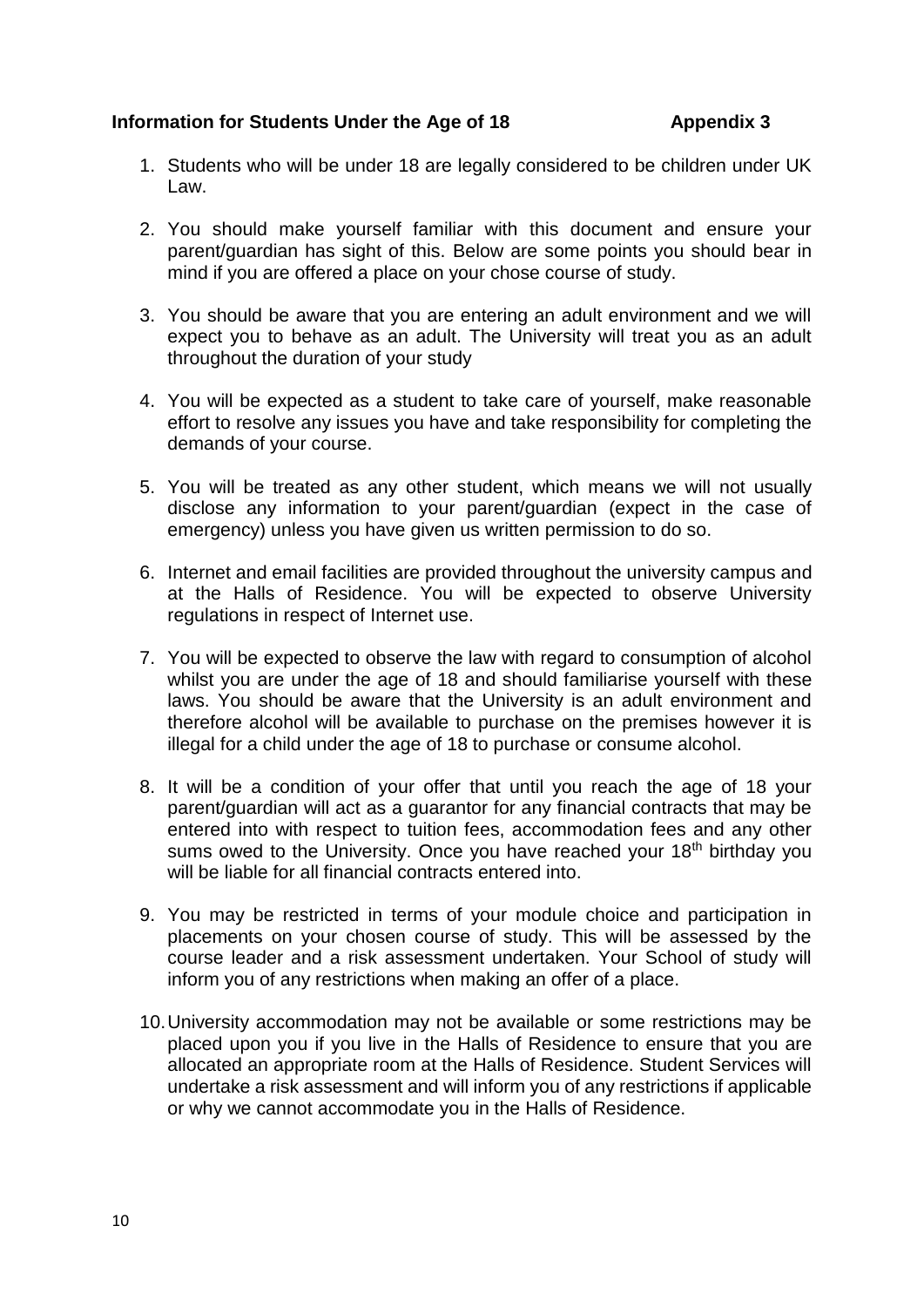- 11. You may be required to meet with your personal tutor on a more regular basis than other students to ensure close monitoring of your attendance, progress and welfare whilst studying at the University.
- 12. In the event that emergency medical treatment is required the University will try their best to get hold of your parent/guardian and/or emergency contact. In the event we are unable to do so the University will act on medical advice in your best interests.
- 13. It is important whilst studying at the University of Bolton that you register with a Doctor's surgery in Bolton. Details of practises in the area are available from the Student Centre.
- 14. Your parent/guardian will be required to give consent to your admission if an offer is made to you for your chosen course at the University.
- 15. If your parent/guardian will not reside in the UK with you it will be required that a UK based Legal Guardian is appointed until you reach your 18<sup>th</sup> birthday.
- 16. Like all students you will be provided with information, advice and guidance from a wide range of services at the University and will be supported throughout your studies.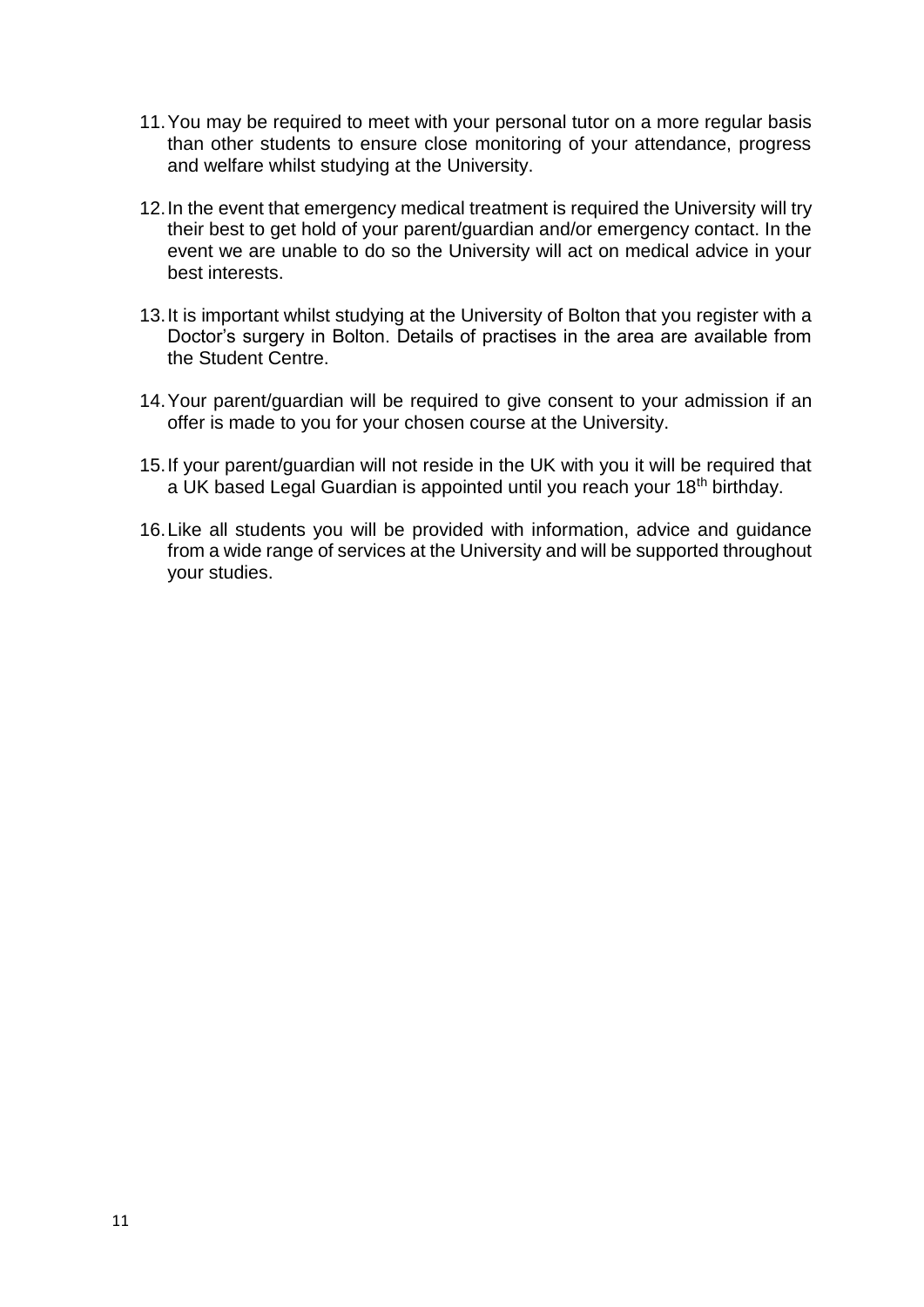# **Parent/Guardian Consent to the admission of students under the age of 18.**

### **Appendix 4**

**Students full Name** «Students Full Name» **Date of Birth** «Date of Birth»

I am writing to you as the Parent/Legal Guardian of «Students Full Name». As you will be aware, «Student Forename» will be under 18 years of age at the start of the course they with to apply for at the University of Bolton.

If you are the Parent of an International Student who will not be residing in the UK with your child you must appoint a UK based guardian who will take on the responsibilities for your child as listed in this document. You must also indicate who should be contacted in case of an emergency. Please see appendix A – 'Appointing a Guardian for International Students' at the back of this document

### **Responsibilities of the University**

- 1. The University will admit on academic grounds students under the age of 18 and will undertake a full risk assessment of the proposed course before admitting a student under the age of 18.
- 2. The university will ensure that personal tutors with responsibility for students under the age of 18 have undergone a Disclosure and Barring Service check (DBS Check) prior to admitting the student.

#### **Responsibilities of the Parent/Guardian of a child applying for a course at the University of Bolton.**

- 1. I understand that the University will not accept responsibility for student welfare and I will make appropriate arrangements to ensure safety whilst off campus. I understand that the University will not act 'in loco parentis' at any time for any student admitted under the age of 18 at the University of Bolton. This means that the University will not act in a parental capacity toward any child under the age of 18.
- 2. I will ensure that there is appropriate accommodation provided for «Student Forename» throughout the year and understand that it is my responsibility to arrange this up until the date «Student Forename» is 18. I understand that the University does provide Halls of Residence accommodation and that consideration will be given to individual applicants as to whether this accommodation will be available based on a risk assessment undertaken by University's Student Services. If Halls of Residence accommodation is suitable for your child you must ensure appropriate accommodation is arranged for your child during vacation periods.
- 3. I understand that it is my responsibility to ensure that the University's rules and regulations are adhered to by «Student Forename» at all times if admitted to their chosen course of study.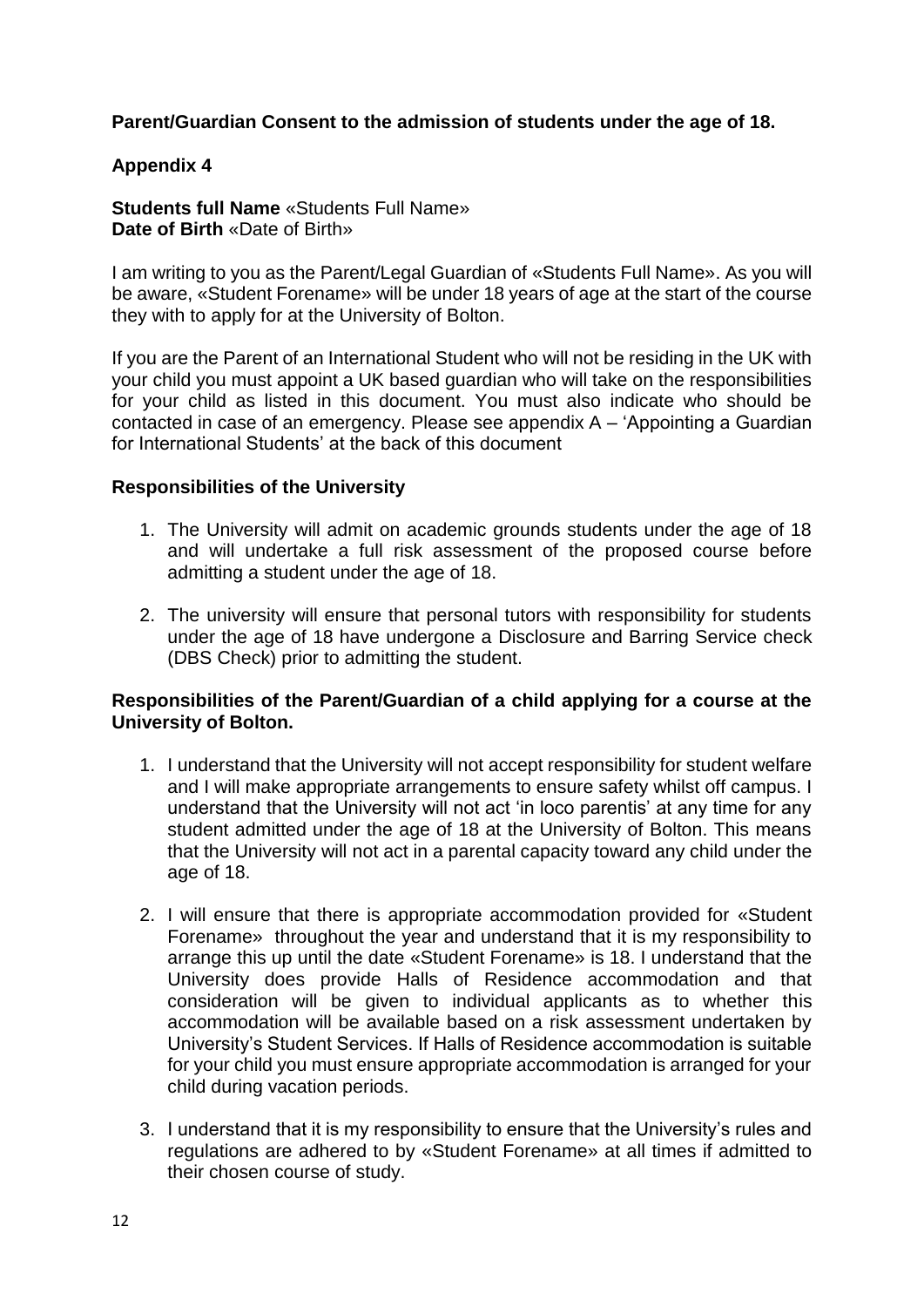4. I agree to act as a guarantor for any financial contracts that may be entered into on admission of my child to their chosen course with respect to tuition fees, accommodation fees and any other sums owed to the University up until the student reaches the age of 18.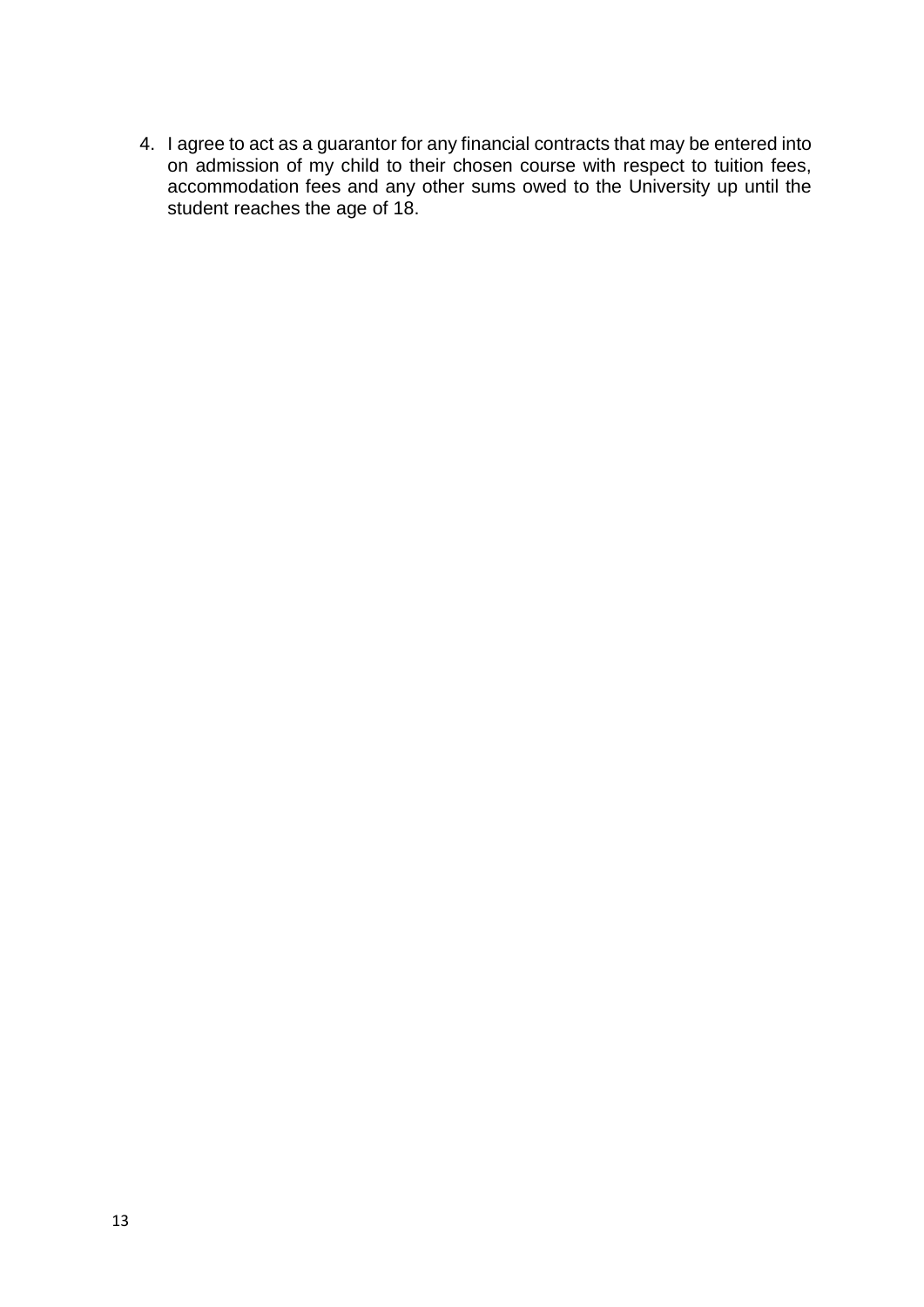# **Consent to the admission of a student under the age of 18**

| <b>Student Name</b> |  |
|---------------------|--|
| Date of birth       |  |
| <b>Course</b>       |  |

I give permission for my child to make an application and be considered for admission to their chosen course of study at the University of Bolton commencing academic year 2015/16. I accept the responsibilities outlined in the document 'Parent/Guardian Consent for Admission of a Student under the Age of 18' and understand that this and any other agreement remains in force until the students 18<sup>th</sup> birthday.

I have read and understand the document 'Information for Students Under the Age of 18' and if admitted will ensure that my child is fully aware of this document and the environment they are entering.

Signed ………………………………………………………………………………………… Print Name ……………………………………………………………………………………

Date ………………………………………………………………………………………

| Please tick in the box next to the statement which applies:                                                                                                                                                                                              |  |
|----------------------------------------------------------------------------------------------------------------------------------------------------------------------------------------------------------------------------------------------------------|--|
| I intend to reside in the UK with my child until they reach their 18 <sup>th</sup><br>birthday                                                                                                                                                           |  |
| I do not intend to reside in the UK with my child. I have arranged for a<br>UK based guardian who will reside in the UK who will take on the<br>responsibilities as listed on the above policy until my child reaches<br>their 18 <sup>th</sup> birthday |  |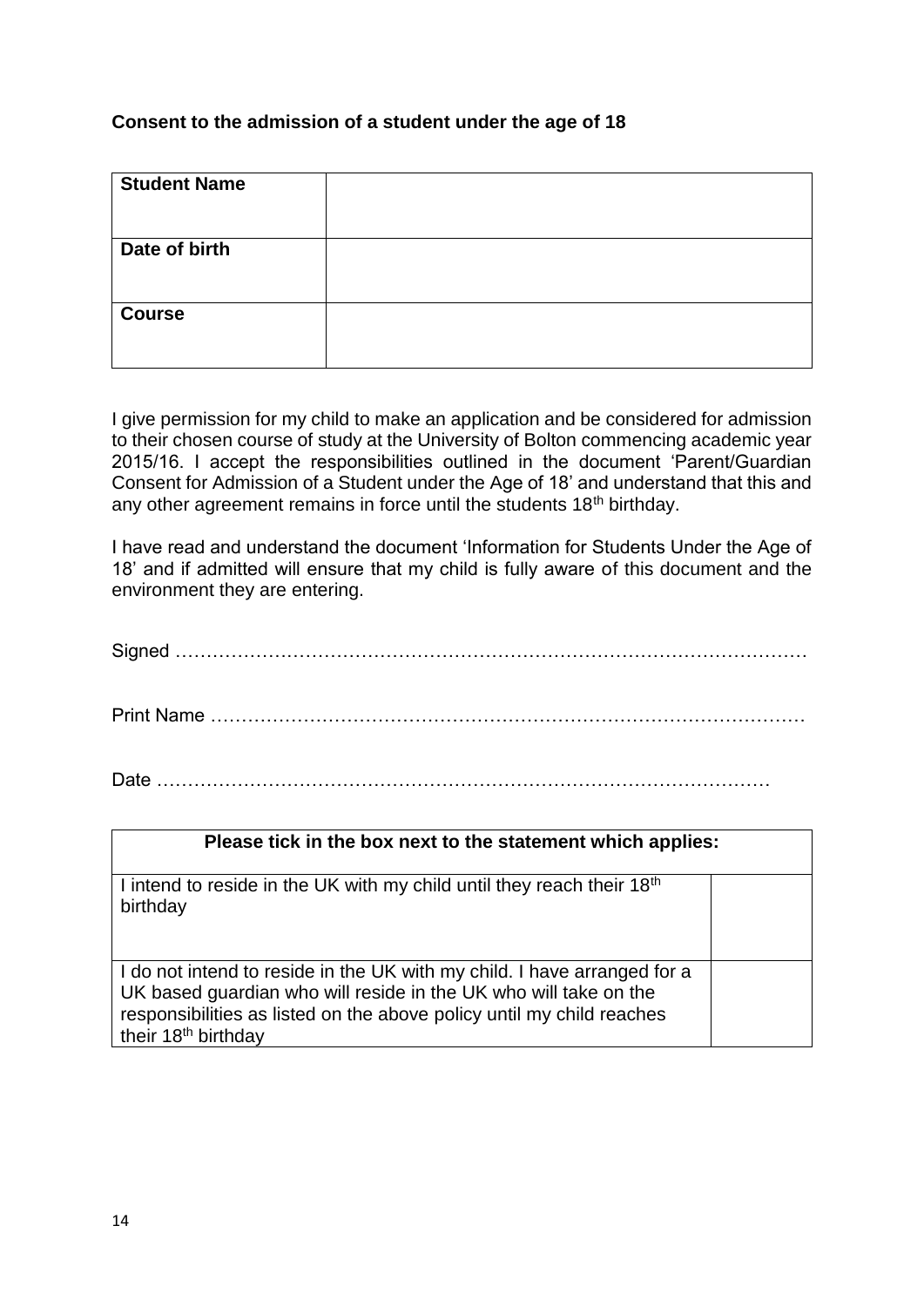| UK Guardian/emergency contact details |  |
|---------------------------------------|--|
| <b>Name</b>                           |  |
| <b>Contact telephone number</b>       |  |
| Mobile telephone number               |  |
| <b>Email address</b>                  |  |
| <b>Home address</b>                   |  |